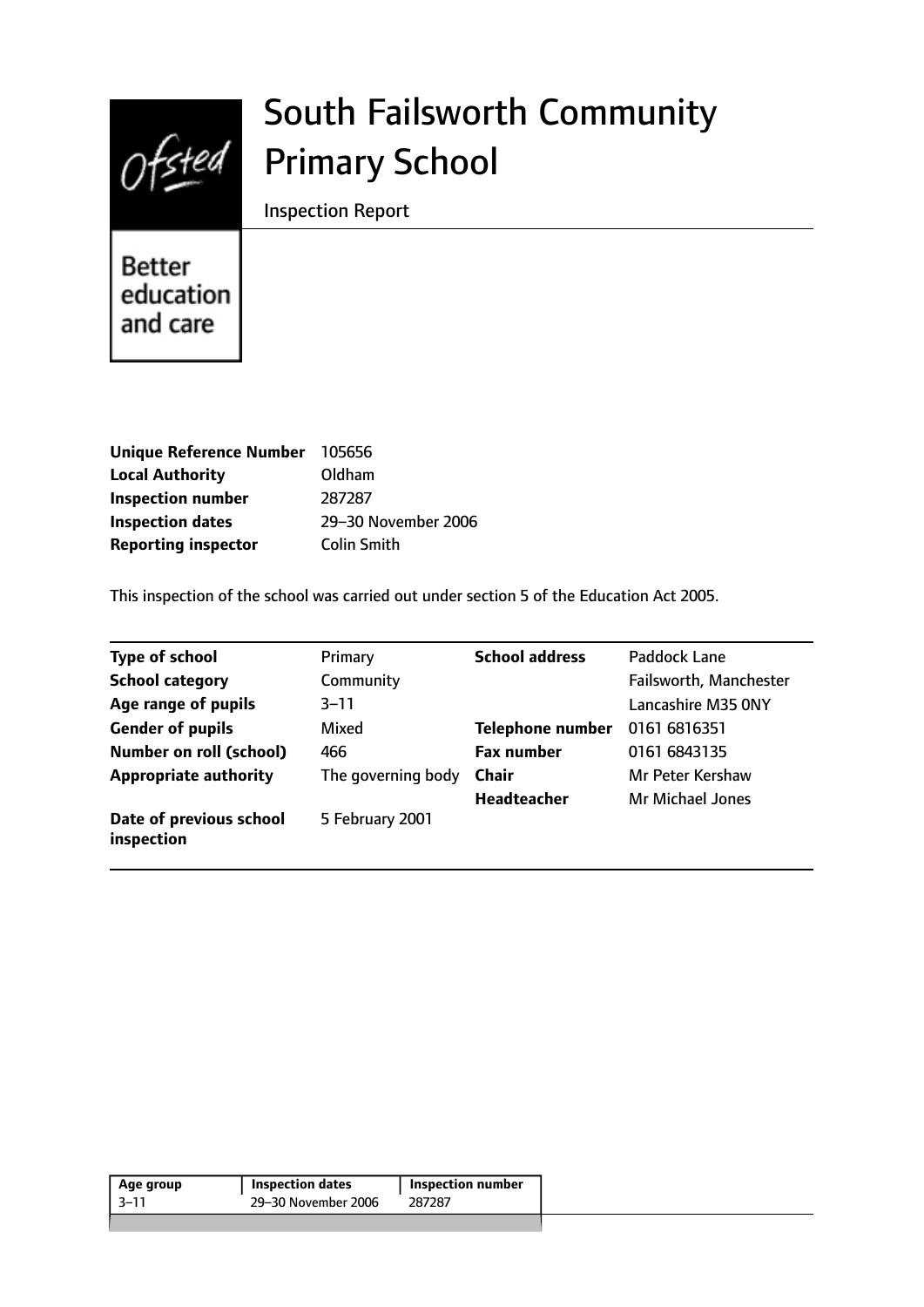© Crown copyright 2006

Website: www.ofsted.gov.uk

This document may be reproduced in whole or in part for non-commercial educational purposes, provided that the information quoted is reproduced without adaptation and the source and date of publication are stated.

Further copies of this report are obtainable from the school. Under the Education Act 2005, the school must provide a copy of this report free of charge to certain categories of people. A charge not exceeding the full cost of reproduction may be made for any other copies supplied.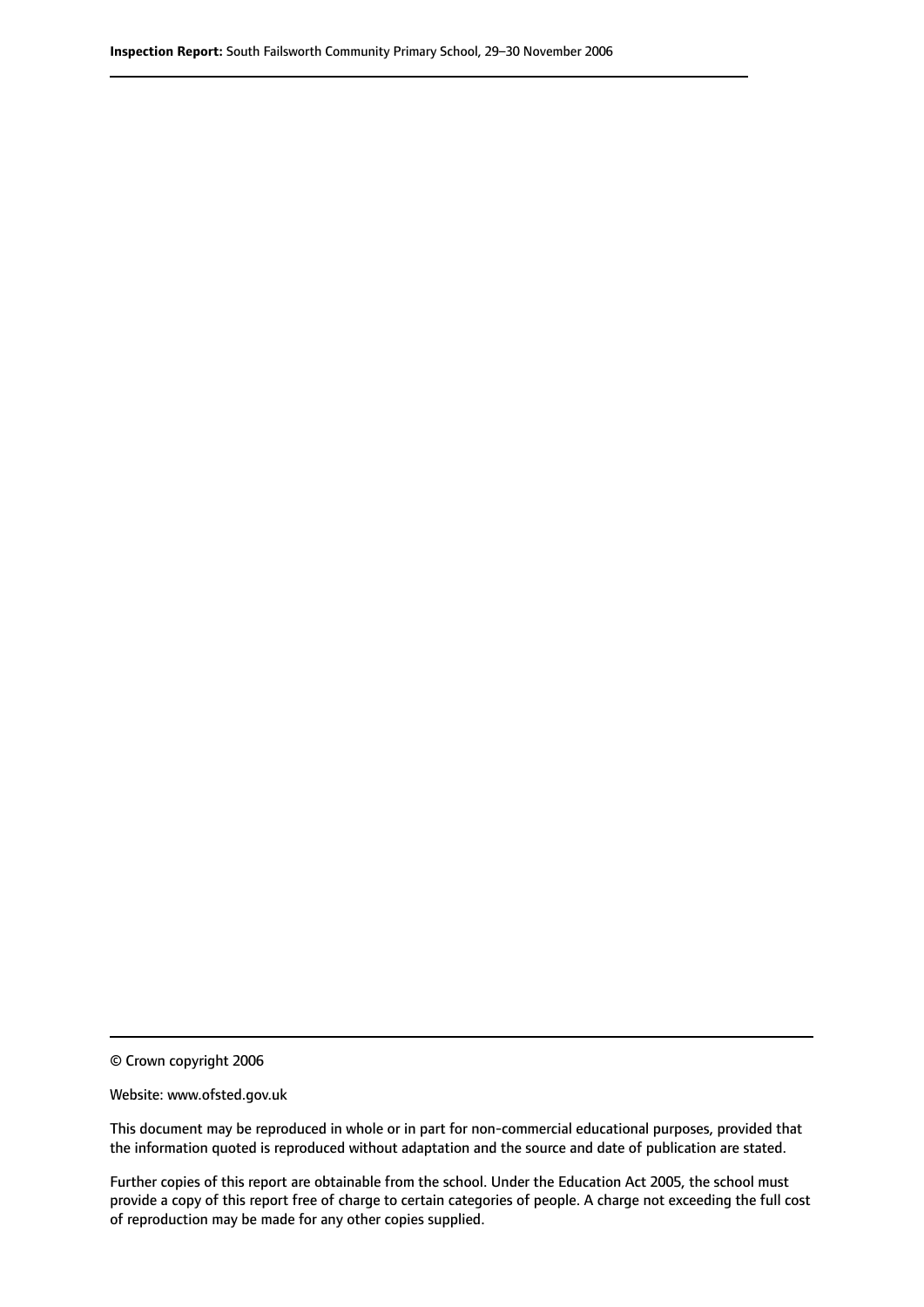# **Introduction**

The inspection was carried out by three Additional Inspectors.

## **Description of the school**

The school is much larger than average in size. Although the proportion of pupils entitled to free school meals is below average, the area served by the school is mixed, socially and economically. The proportion of pupils with learning difficulties and/or disabilities is average. The vast majority of pupils are of White British heritage. A very small number are of Caribbean or Black British heritage or from mixed backgrounds. None of these pupils is at an early stage of learning English.

## **Key for inspection grades**

| Outstanding  |
|--------------|
| Good         |
| Satisfactory |
| Inadequate   |
|              |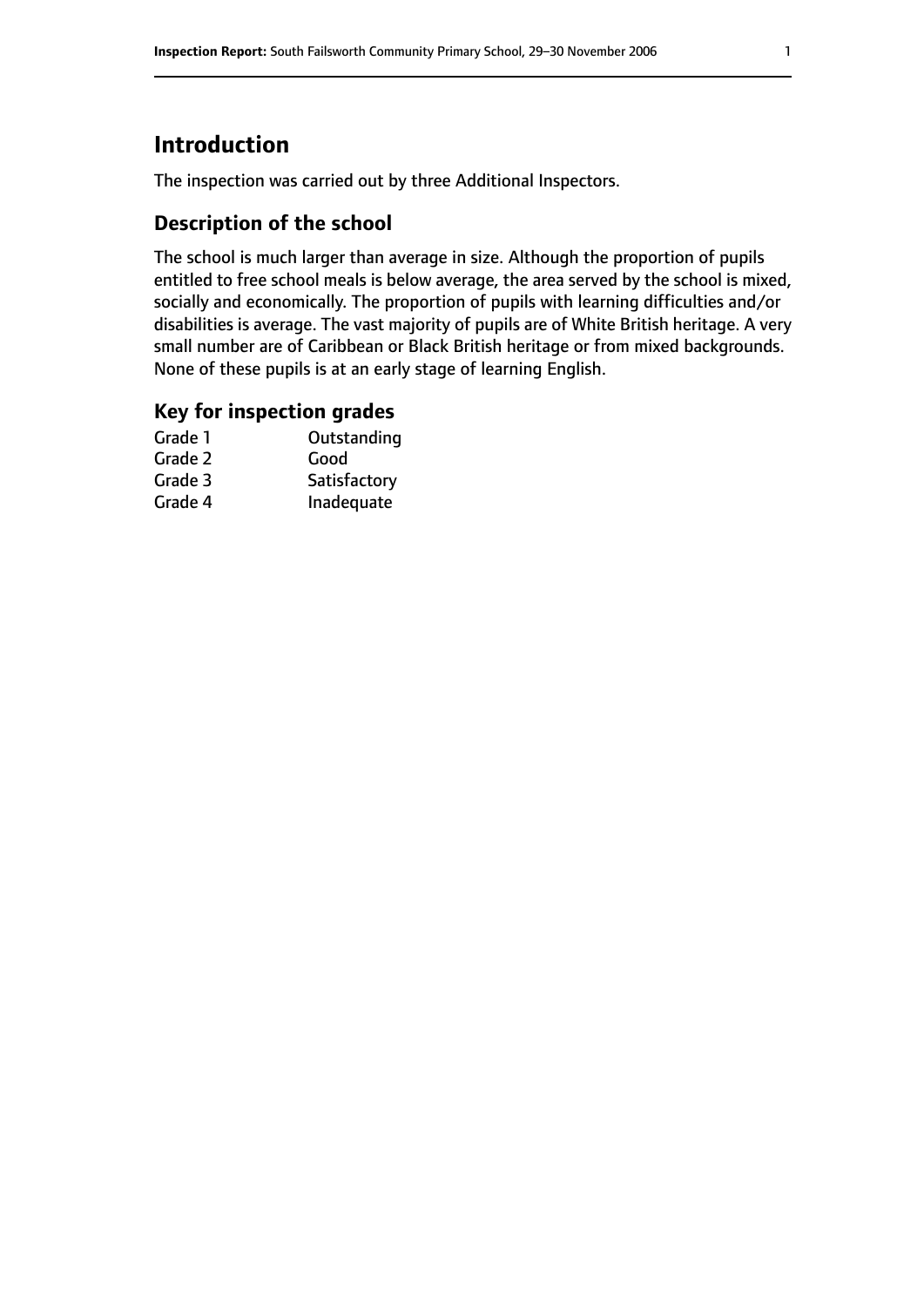# **Overall effectiveness of the school**

#### **Grade: 2**

The school's effectiveness and the value for money provided are good. The determination of teachers and support staff to remove any barriers to learning is evident in the kind, patient and understanding way in which pupils are treated. In particular, the extent to which the most vulnerable children are safeguarded and supported, emotionally and academically, is outstanding and accounts for their excellent progress. A significant emphasis is placed on providing a calm, purposeful environment in which pupils can learn. The exemplary level of care and support and good guidance provided, with encouragement for pupils to evaluate and improve their own learning, are major factors influencing their good progress and good personal development. Pupils are considerate, well behaved, happy and responsible learners who understand the importance of healthy and safe lifestyles. Their experiences in school prepare them very well for the future. Parents universally appreciate what the school provides. In the words of one parent, 'Academic standards are good but children's personal development is regarded as equally important.'

On the whole pupils achieve well. Children get off to a flying start, because of the good teaching and learning in the Nursery and Reception unit. Standards are above average overall by the end of Key Stage 1 and are well above average in mathematics and science by the end of Key Stage 2. Standards in English are above average. However, results in writing have historically not been as good as in reading. Concerted action to improve the teaching of writing is paying dividends. Pupils are learning quickly how to craft their writing to make it appealing to the reader. Consequently, the attainment gap between reading and writing is closing rapidly in Key Stage 2. However, in Key Stage 1, improvements in writing are being held back by the overuse of worksheets, which do not inspire and challenge the pupils to write with feeling and enjoyment, particularly for the more able. Standardsin information and communication technology (ICT) though improving, are still not good enough in the aspects of modelling, control and data handling.

Teaching and learning are mainly good with some excellent features in the Foundation Stage and in Years 5 and 6 and some insufficiently challenging elements in Years 1 and 2. The good curriculum, enhanced by a rich selection of additional activities, creates enjoyment and fulfilment for all pupils. Good leadership and management ensure that the work of the school is kept under review. The headteacher, staff and governors have a very good appreciation of what the school is doing well and where improvement is needed. The findings of the inspection confirm that the school's self-evaluation is accurate in every area. Key leaders show energy and determination in improving the school, physically and educationally. This is why good improvements have been made since the previous inspection and the school has a good capacity for further improvement.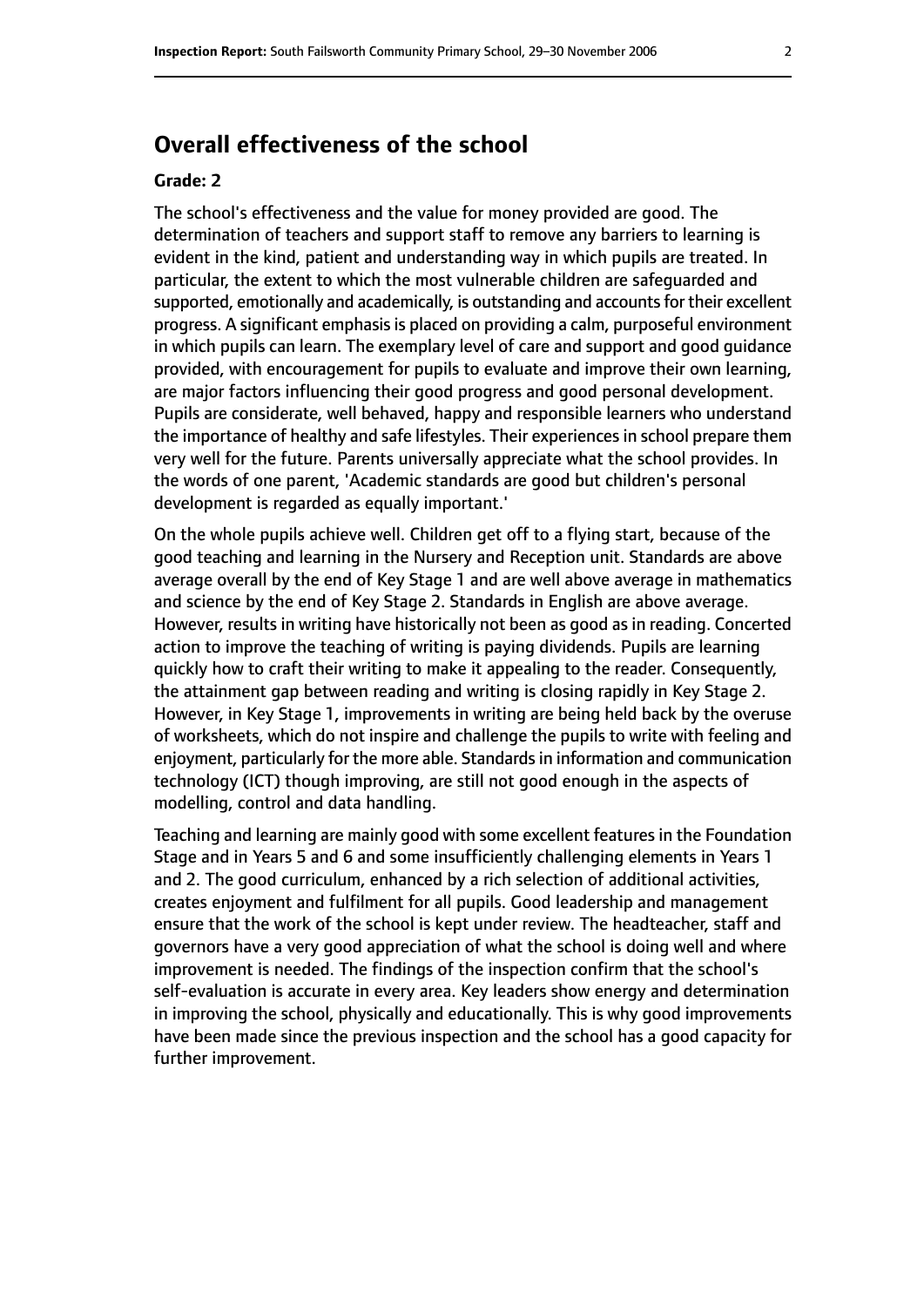### **What the school should do to improve further**

- Provide greater challenge for the more able pupils and more opportunities for all pupils to write at length in order to increase achievement in English in Key Stage 1.
- Improve pupils' skills in modelling, control and data handling to raise standards in ICT.

## **Achievement and standards**

#### **Grade: 2**

Children enter Nursery with attainment typical for their age. They make good progress. By the end of Reception, their attainment is higher than expected. The dip in results in Key Stage 1 and 2 in 2005, caused by an unusually high number of pupils with learning and emotional difficulties, was uncharacteristic. Prior to that, results had been significantly above average and the 2006 results are the school's best for several years. Infant pupils make good progress in reading and mathematics, although some of the more able ones do not make enough progress in writing. Junior pupils achieve well overall, although in the past, progress in reading has been better than in writing. Setting challenging targets and teaching pupils how to evaluate and improve their written work is driving up standards. Older pupils' written work is now bristling with colourful phrases such as 'I heard the howling of a black, vicious, cold blooded wolf.' Boys and girls, pupils with learning difficulties and/or disabilities those from minority ethnic groups achieve equally well and the most vulnerable ones make excellent progress. Standardsin some aspects of ICT are not high enough, although pupils' word processing skills are secure and they have a good understanding of how to retrieve information from the Internet.

# **Personal development and well-being**

## **Grade: 2**

Pupils' enjoyment of school is reflected in their good behaviour, above average attendance and enthusiasm for learning. The look of delight on the faces of Nursery children up to their elbows in 'gloop' (cornflower and water) illustrates just how exciting learning is. Pupils are proud of their school. They say they feel special 'because of the kindness shown by staff and children'. They greatly value opportunities to express their views and are eagerly planning improvements to the school grounds. Pupils' social, moral and spiritual development is good. Pupils disapprove of bullying and are respectful of other cultures, although their understanding of diversity is limited by not having visited different faith centres. Pupils' self-esteem is nurtured well. Consequently, they grow in confidence and show exceptional maturity in working with partners and in teams. Involvement in devising rules ensures that they develop a keen sense of responsibility for themselves and others. Pupils' good awareness of healthy and safe lifestyles is recognised in the achievement of the 'Healthy School's award. Opportunities to improve their good literacy and numeracy skills through business enterprises prepare them well for the world of work.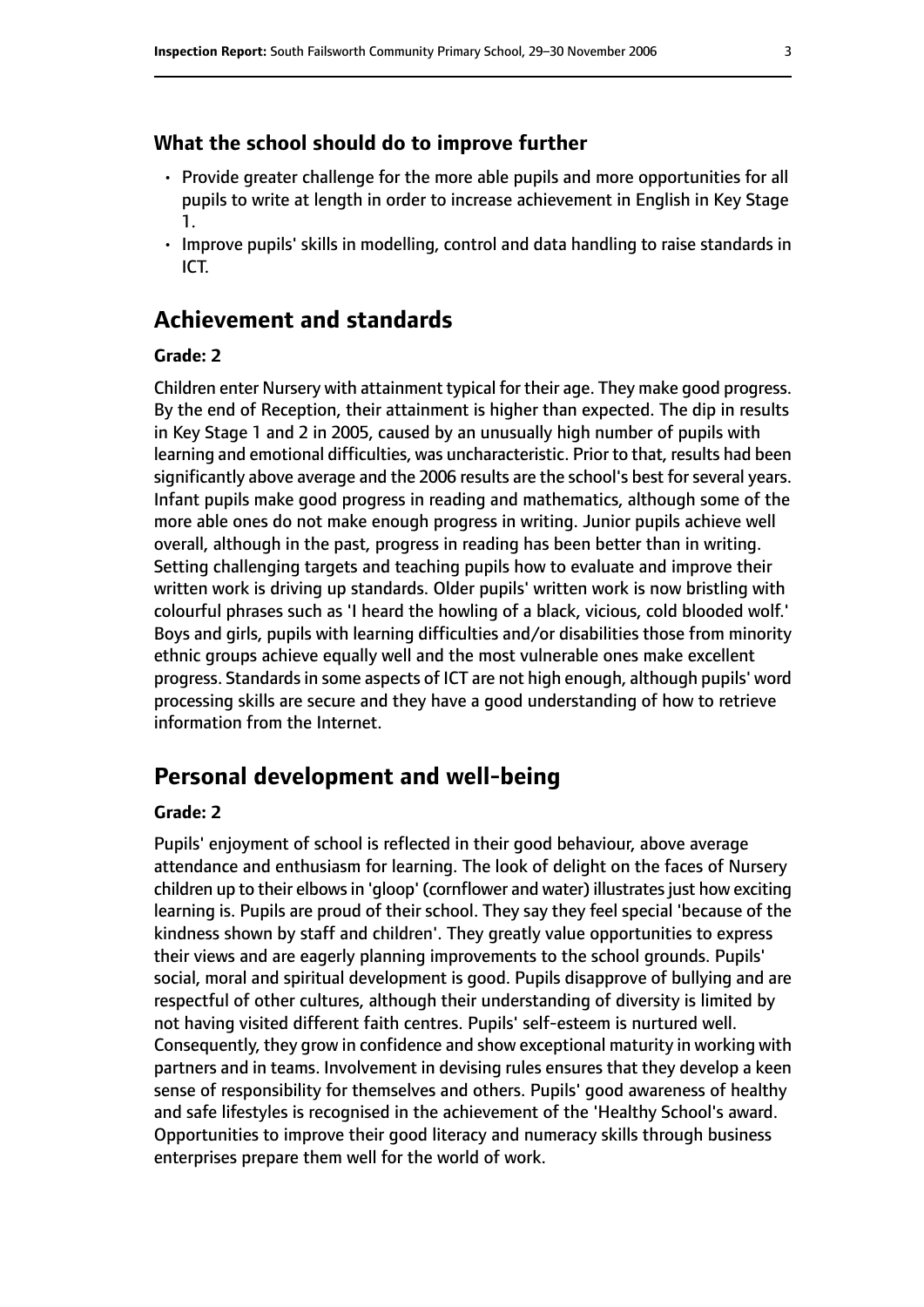# **Quality of provision**

## **Teaching and learning**

#### **Grade: 2**

The meticulous planning of stimulating activities and precise teaching of basic skills ensure that Nursery and Reception children learn very successfully. In all classes, the atmosphere for learning is good. Pupils are well managed and give of their best. A good variety of approaches, such as investigations and projecting ICT images on large screens, capture pupils' interests and enhance their understanding. Asking pairs of pupils to share and jot down their ideas is having a major impact on achievement in writing. The use of assessment to measure how well pupils are learning is well developed. In the best lessons, largely in the Foundation Stage and in Years 5 and 6, teachers use the information very well to provide a high level of challenge. This enables all pupils to learn effectively. In an excellent writing lesson in Year 6, for example, the teacher's very high expectations and highly skilled questioning inspired pupilsto write intriguing descriptions of a 'deep dark wood'. Teaching in the infant classes is not always sufficiently challenging to extend the learning of the more able pupils. This is particularly noticeable when too much emphasis is placed on accuracy and not enough on creativity in writing.

## **Curriculum and other activities**

#### **Grade: 2**

The exciting Foundation Stage curriculum captures children's imagination from the outset. Throughout the school key literacy and numeracy skills, such as phonics and mathematical calculation, are strongly emphasised. Pupils are taught how to use these skills to aid learning in other subjects. This is a good investment for the future and crucial to their personal development. The exception is ICT, where technical difficulties are preventing pupils from using computers as a tool for learning. The variety of interesting activities provided in and out of school, such as sport, learning French and exploring creative activities in 'Golden Time', prompt pupils to say 'We learn something new every day.' The curriculum is largely well matched to pupils' needs, particularly those with learning difficulties and/or disabilities. The needs of the older gifted and talented pupils are being increasingly well catered for through writing, sports and arts clubs, although less so for younger pupils, particularly in writing. An effective personal, social and health education programme ensures that pupils learn to make informed choices.

## **Care, guidance and support**

#### **Grade: 2**

The excellent partnership between staff, parents and health professionals ensures that any barriers to learning caused by disability or emotional or learning difficulties are successfully removed. The inclusion leader and support staff are highly successful in helping the most vulnerable pupils to achieve as well as they possibly can. Governors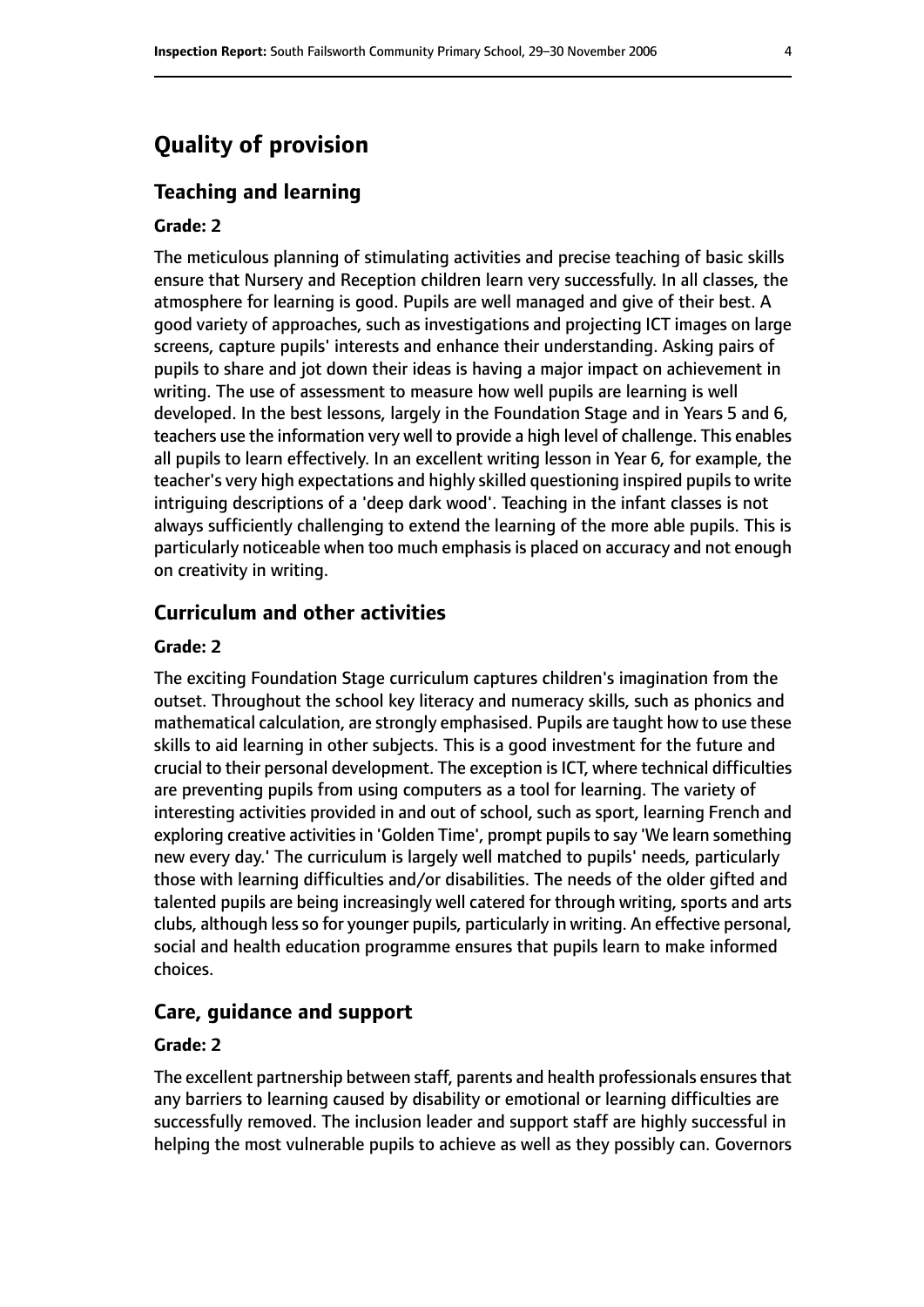and staff ensure that school buildings are safe, children are protected and staff are recruited carefully. A good level of guidance is provided to help pupils to learn and develop personally. The targets set are well understood by pupils. Although pointers for improvement are not always evident when their work is marked, older pupils are developing a unique talent for assessing and improving their own written work. Very good home-school relationships enable parents to support their children's learning.

# **Leadership and management**

## **Grade: 2**

The headteacher and senior leadership team bring a blend of sensitivity and determination to the school. Governors, senior staff, teachers and support staff share the same vision, devise meaningful action plans and pull together to maintain the successes and improve areas requiring attention. This is why achievement in writing is improving in junior classes and ICT is receiving urgent attention. Good leadership at all levels is evident in the organisation of the Foundation Stage, the coordination of special needs provision and the management of subjects. Teaching and learning and pupils' achievement are closely monitored. An effective tracking system ensures that whenever pupils' progress falters, additional support is provided to boost their learning. However, senior staff recognise that the tracking system does not monitor sufficiently closely the progress of groups of pupils, such as the more able ones, as they move from one class to the next. The use of ICT is currently being introduced to make the task easier and to strengthen the link between pupils' progress and the performance of teachers. There is a strong belief that pupils learn successfully within a positive and trusting atmosphere. Consequently, the needs of individuals are taken very seriously. Parents very much appreciate the efforts made by staff to make their children's learning interesting and successful. In the view of one parent, but representative of many, 'The dedication of the staff has a very positive effect upon children's achievement and their personal development.'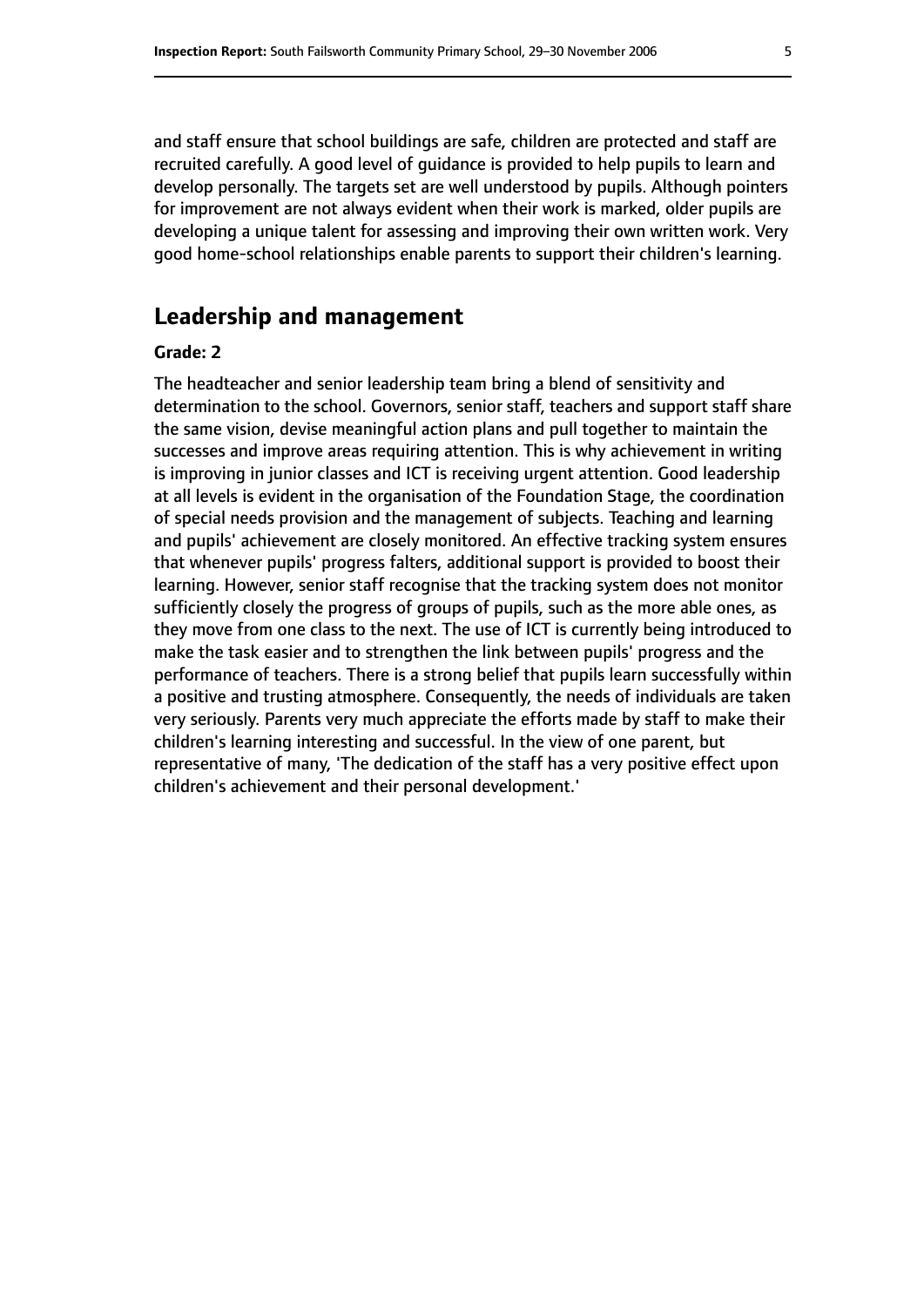**Any complaints about the inspection or the report should be made following the procedures set out inthe guidance 'Complaints about school inspection', whichis available from Ofsted's website: www.ofsted.gov.uk.**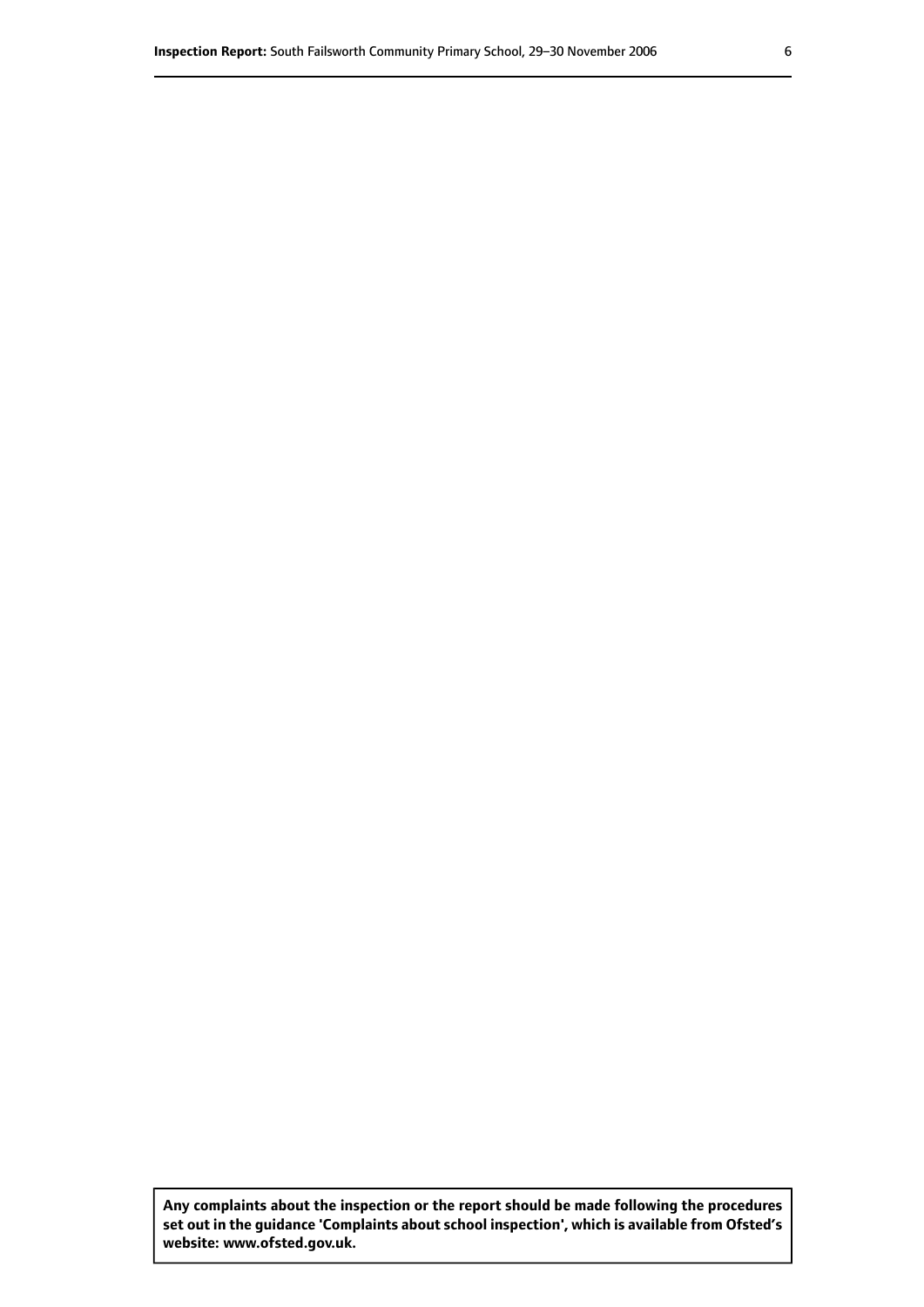# **Inspection judgements**

| Key to judgements: grade 1 is outstanding, grade 2 good, grade 3 satisfactory, and grade 4 | School         |
|--------------------------------------------------------------------------------------------|----------------|
| inadeauate                                                                                 | <b>Overall</b> |

# **Overall effectiveness**

| How effective, efficient and inclusive is the provision of education, integrated<br>care and any extended services in meeting the needs of learners? |     |
|------------------------------------------------------------------------------------------------------------------------------------------------------|-----|
| How well does the school work in partnership with others to promote learners'<br>well-being?                                                         |     |
| The quality and standards in the Foundation Stage                                                                                                    |     |
| The effectiveness of the school's self-evaluation                                                                                                    |     |
| The capacity to make any necessary improvements                                                                                                      |     |
| Effective steps have been taken to promote improvement since the last<br>inspection                                                                  | Yes |

## **Achievement and standards**

| How well do learners achieve?                                                                               |  |
|-------------------------------------------------------------------------------------------------------------|--|
| The standards <sup>1</sup> reached by learners                                                              |  |
| How well learners make progress, taking account of any significant variations between<br>groups of learners |  |
| How well learners with learning difficulties and disabilities make progress                                 |  |

## **Personal development and well-being**

| How good is the overall personal development and well-being of the<br>learners?                                  |  |
|------------------------------------------------------------------------------------------------------------------|--|
| The extent of learners' spiritual, moral, social and cultural development                                        |  |
| The behaviour of learners                                                                                        |  |
| The attendance of learners                                                                                       |  |
| How well learners enjoy their education                                                                          |  |
| The extent to which learners adopt safe practices                                                                |  |
| The extent to which learners adopt healthy lifestyles                                                            |  |
| The extent to which learners make a positive contribution to the community                                       |  |
| How well learners develop workplace and other skills that will contribute to<br>their future economic well-being |  |

## **The quality of provision**

| How effective are teaching and learning in meeting the full range of the<br>  learners' needs?                      |  |
|---------------------------------------------------------------------------------------------------------------------|--|
| $\mid$ How well do the curriculum and other activities meet the range of needs<br>$\mid$ and interests of learners? |  |
| How well are learners cared for, guided and supported?                                                              |  |

 $^1$  Grade 1 - Exceptionally and consistently high; Grade 2 - Generally above average with none significantly below average; Grade 3 - Broadly average to below average; Grade 4 - Exceptionally low.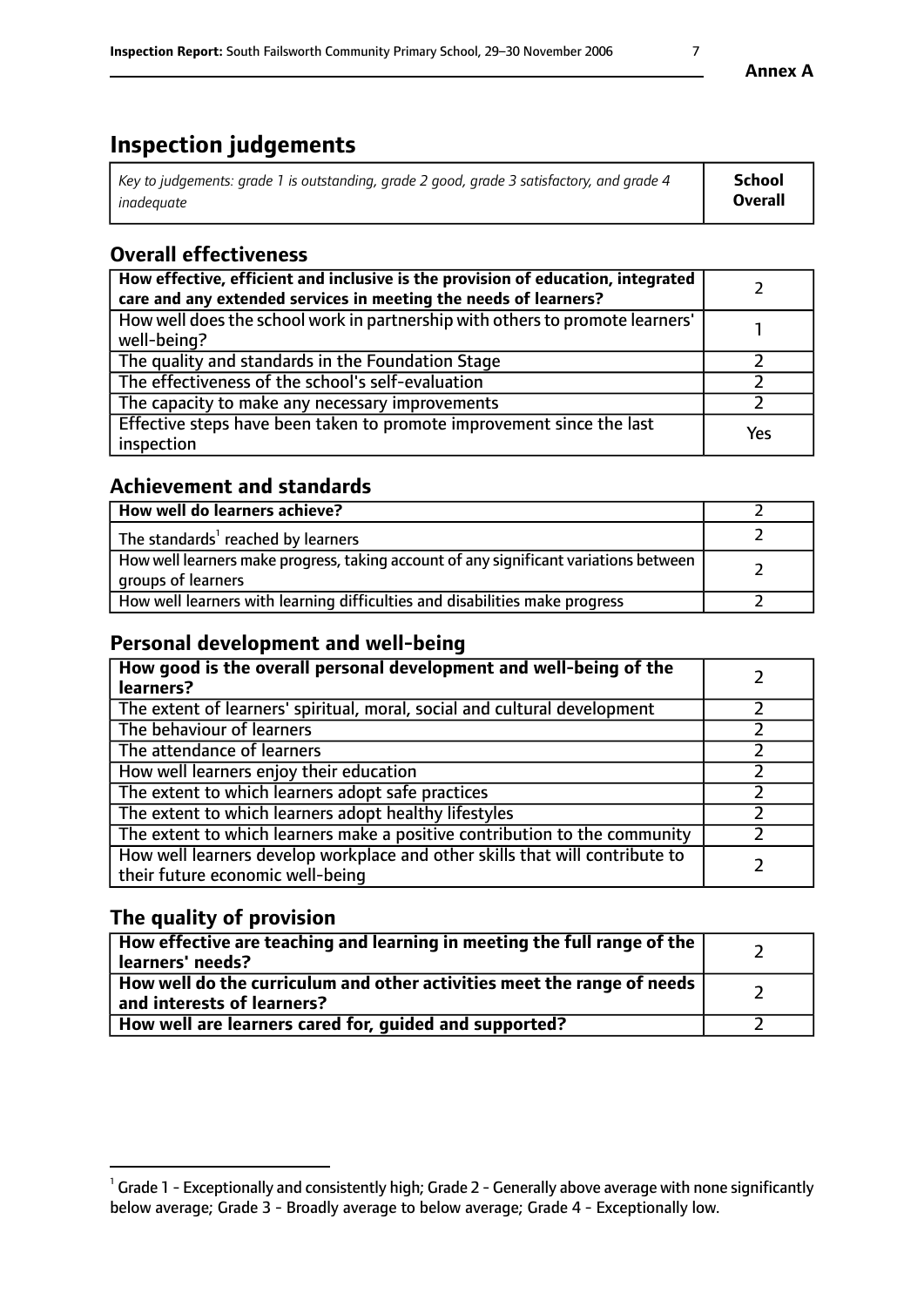# **Leadership and management**

| How effective are leadership and management in raising achievement<br>and supporting all learners?                                              |               |
|-------------------------------------------------------------------------------------------------------------------------------------------------|---------------|
| How effectively leaders and managers at all levels set clear direction leading<br>to improvement and promote high quality of care and education |               |
| How effectively performance is monitored, evaluated and improved to meet<br>challenging targets                                                 |               |
| How well equality of opportunity is promoted and discrimination tackled so<br>that all learners achieve as well as they can                     |               |
| How effectively and efficiently resources, including staff, are deployed to<br>achieve value for money                                          | $\mathcal{P}$ |
| The extent to which governors and other supervisory boards discharge their<br>responsibilities                                                  |               |
| Do procedures for safequarding learners meet current government<br>requirements?                                                                | Yes           |
| Does this school require special measures?                                                                                                      | No            |
| Does this school require a notice to improve?                                                                                                   | <b>No</b>     |